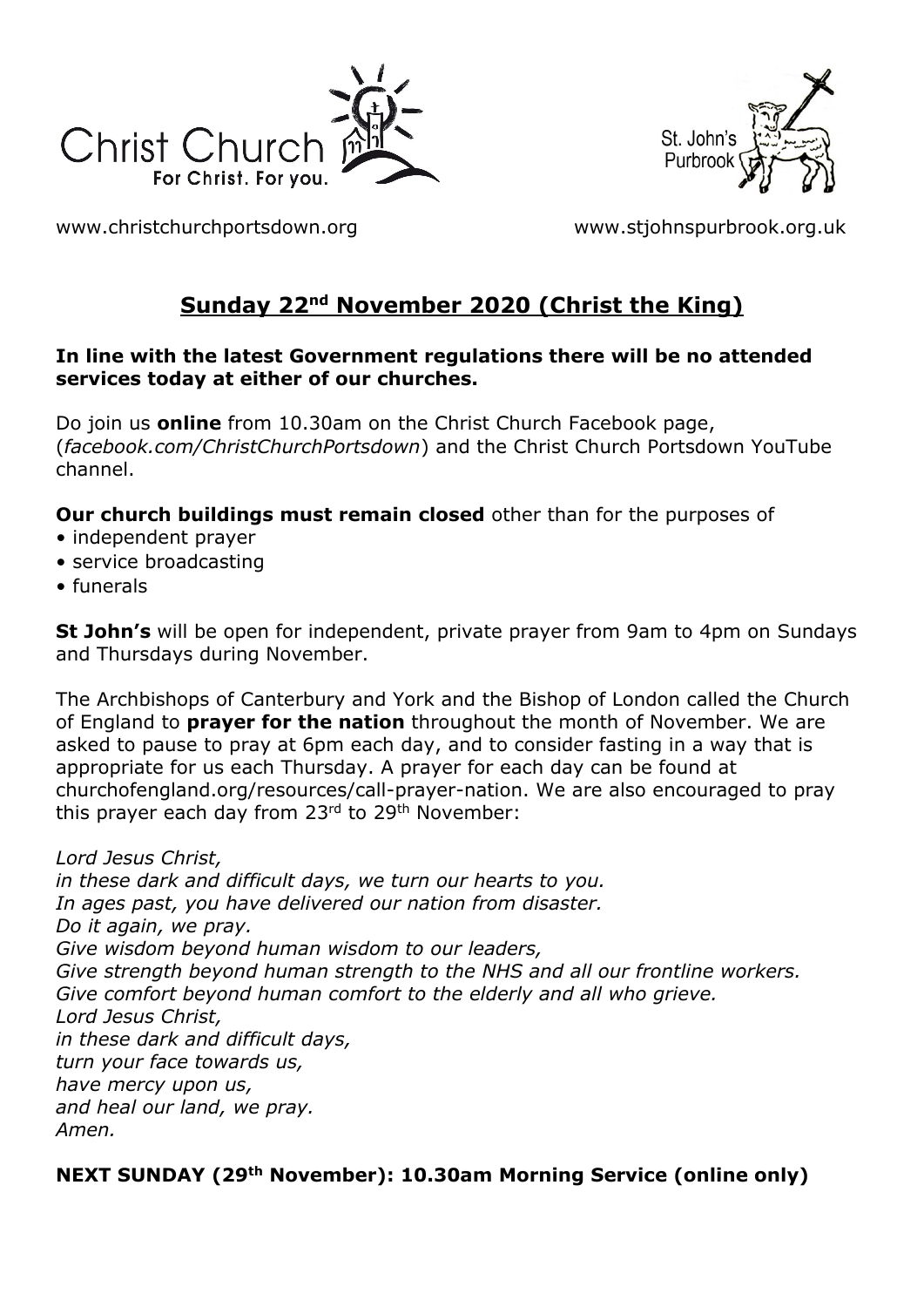#### **Tearfund Big Quiz:**

Thank you to all who took part in the Tearfund Big Quiz last Saturday evening. And a big thank you for £276 which was then donated to Tearfund. Simon Mitchell.

**Christ Church PCC** meet via Zoom at 7.30pm on Wednesday 25<sup>th</sup> November. PCC members should have received details of this meeting.

#### **Christ Church Visiting Team:**

Our team are still available for phone calls or a socially distanced visit, if needed. If you, or someone you know from our church congregation would benefit from our services, please contact Karina Golledge or any member of our clergy team. Please keep us in mind for the winter months ahead.

|                      | <b>CONTACTS</b>                            |
|----------------------|--------------------------------------------|
| <b>Vicar</b>         | <b>Revd Andy Wilson</b> (day off Monday)   |
|                      | vicar@christchurchportsdown.org            |
|                      | purbrookvicar@gmail.com                    |
| <b>Associate</b>     | <b>Revd Laura Cameron</b>                  |
| <b>Minister</b>      | revdlauracameron@gmail.com                 |
| Curate               | <b>Revd Matt Grove</b> (day off Friday)    |
|                      | matt.grove@christchurchportsdown.org       |
| Churchwarden         | <b>Bill Jeffery</b>                        |
| <b>SJP</b>           | purbrookchurch@gmail.com                   |
| <b>Churchwarden</b>  | <b>Stephen Anderson</b>                    |
| <b>CCP</b>           | stephen.anderson@christchurchportsdown.org |
| <b>Churchwarden</b>  | <b>Karina Golledge</b>                     |
|                      |                                            |
| <b>CCP</b>           | thegolledges@btinternet.com                |
| <b>Administrator</b> | <b>Emma Evans</b>                          |
|                      | parish.office@christchurchportsdown.org    |
| <b>Hall Manager</b>  | Jacqui Wilson                              |
| <b>CCP</b>           | hall.manager@christchurchportsdown.org     |
| Website              | <b>Matt Doe</b>                            |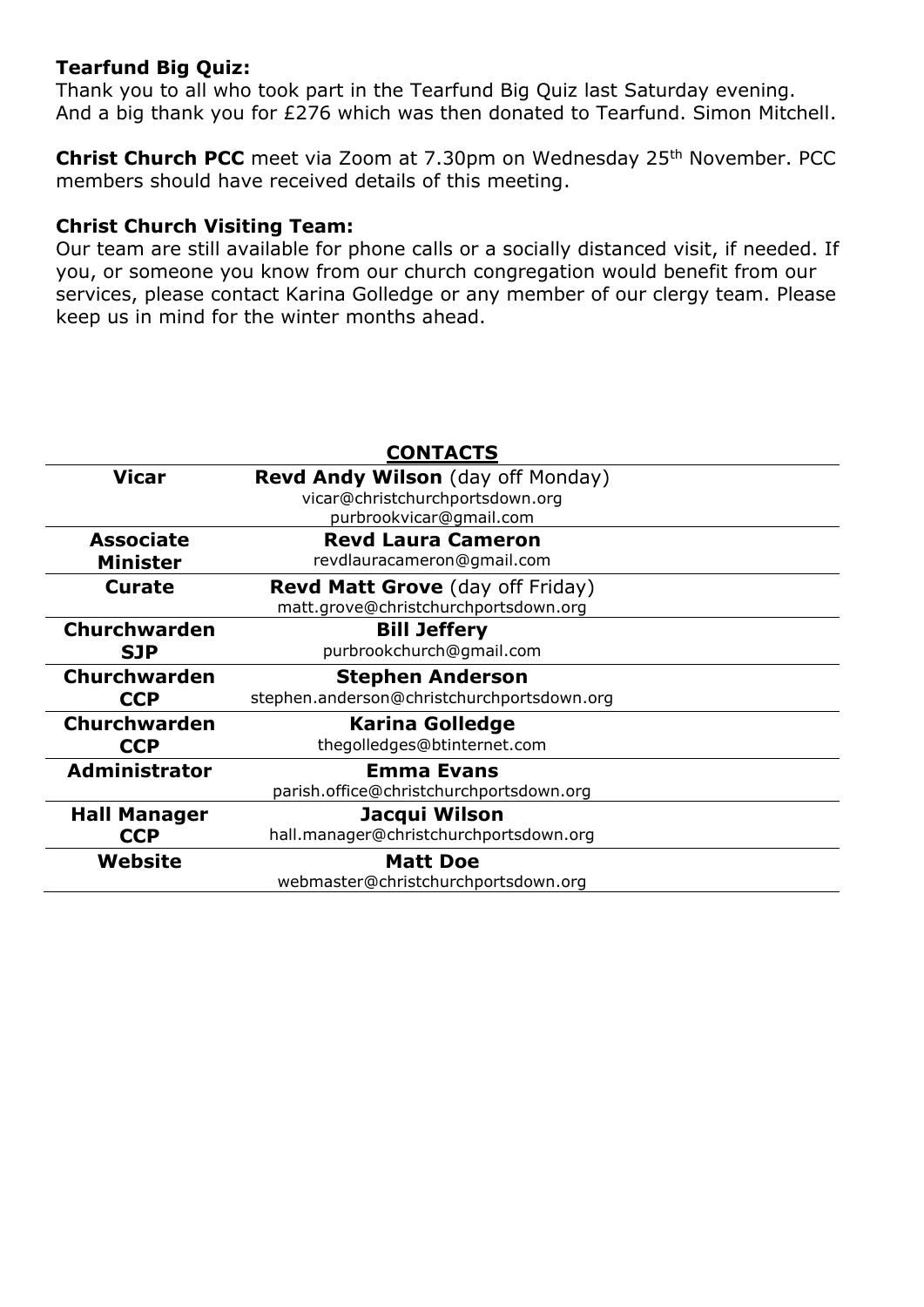## **Sunday 22 November 2020**

Christ the King

### **Collect**

God the Father, help us to hear the call of Christ the King and to follow in his service, whose kingdom has no end; for he reigns with you and the Holy Spirit, one God, one glory.

#### **Ezekiel 34:11–16, 20–24**

 $11$  For thus says the Lord God: I myself will search for my sheep, and will seek them out.  $12$  As shepherds seek out their flocks when they are among their scattered sheep, so I will seek out my sheep. I will rescue them from all the places to which they have been scattered on a day of clouds and thick darkness.  $^{13}$  I will bring them out from the peoples and gather them from the countries, and will bring them into their own land; and I will feed them on the mountains of Israel, by the watercourses, and in all the inhabited parts of the land. <sup>14</sup> I will feed them with good pasture, and the mountain heights of Israel shall be their pasture; there they shall lie down in good grazing land, and they shall feed on rich pasture on the mountains of Israel.  $15$  I myself will be the shepherd of my sheep, and I will make them lie down, says the Lord God.  $^{16}$  I will seek the lost, and I will bring back the strayed, and I will bind up the injured, and I will strengthen the weak, but the fat and the strong I will destroy. I will feed them with justice. <sup>20</sup> Therefore, thus says the Lord God to them: I myself will judge between the fat sheep and the lean sheep.  $21$  Because you pushed with flank and shoulder, and butted at all the weak animals with your horns until you scattered them far and wide,  $^{22}$  I will save my flock, and they shall no longer be ravaged; and I will judge between sheep and sheep.  $^{23}$  I will set up over them one shepherd, my servant David, and he shall feed them: he shall feed them and be their shepherd. <sup>24</sup> And I, the Lord, will be their God, and my servant David shall be prince among them; I, the Lord, have spoken.

### **Psalm 95:1–7**

 $1$  O come, let us sing to the Lord; let us heartily rejoice in the rock of our salvation.  $2$  Let us come into his presence with thanksgiving and be glad in him with psalms.  $3$  For the Lord is a great God and a great king above all gods.  $4$  In his hand are the depths of the earth and the heights of the mountains are his also. <sup>5</sup> The sea is his, for he made it, and his hands have moulded the dry land.  $6$  Come, let us worship and bow down and kneel before the Lord our Maker.  $7$  For he is our God; we are the people of his pasture and the sheep of his hand.

### **Ephesians 1:15–23**

 $15$  I have heard of your faith in the Lord Jesus and your love towards all the saints, and for this reason  $^{16}$  I do not cease to give thanks for you as I remember you in my prayers.  $^{17}$  I pray that the God of our Lord Jesus Christ, the Father of glory, may give you a spirit of wisdom and revelation as you come to know him, <sup>18</sup> so that, with the eyes of your heart enlightened, you may know what is the hope to which he has called you, what are the riches of his